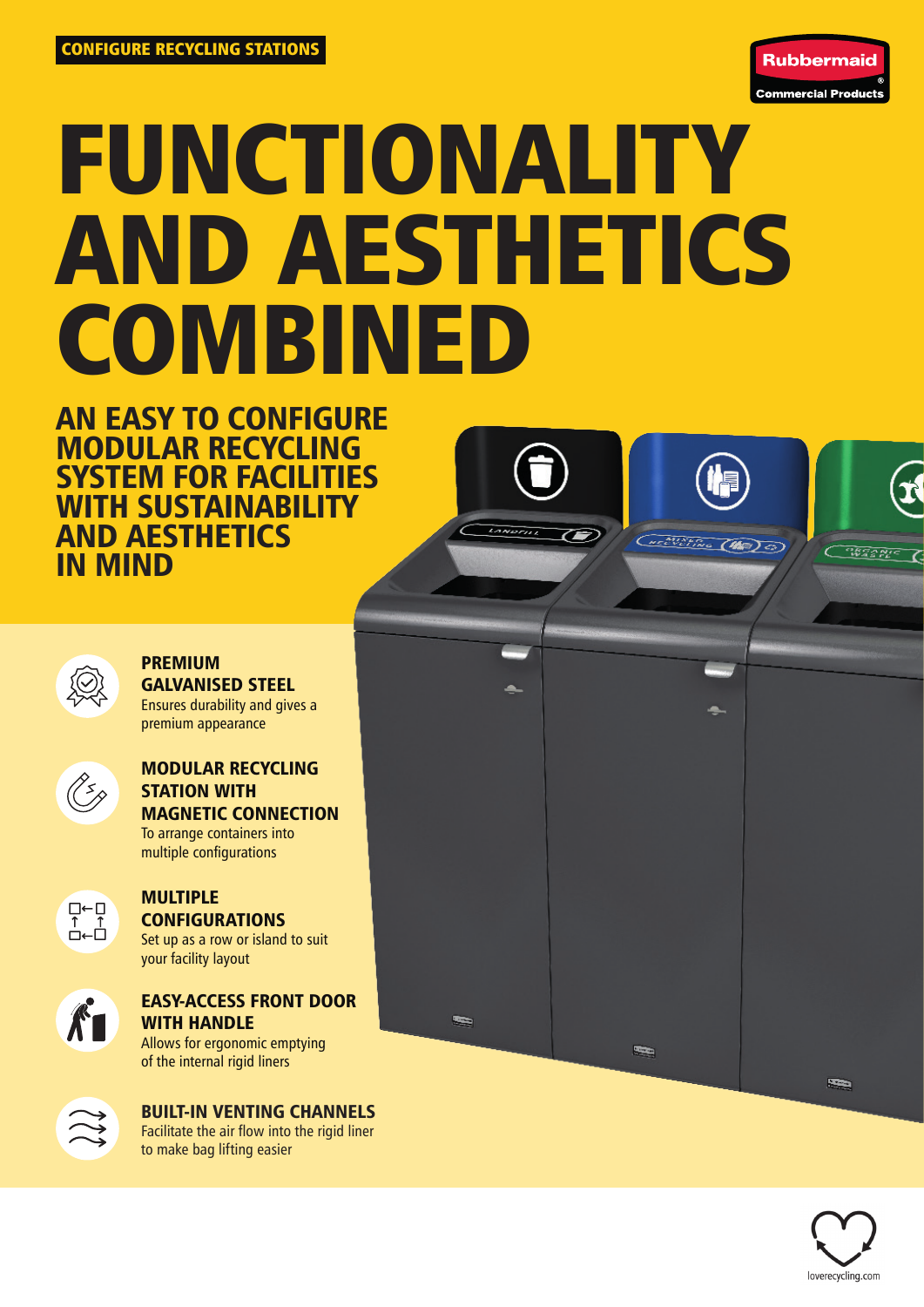



# INTEGRATED RIGID LINER HANDLE

Allow for easier removal of the internal plastic liner



#### VARIETY OF WASTE STREAM LABELS AVAILABLE

Linked to common European recycling colour schemes



### OPTIONAL COLOURED BILLBOARD PANELS WITH WASTE ICONS

To help with recycling sortation



# DIMENSIONS & LOGISTICS - CONTAINERS & BILLBOARDS

|                                 |                         |               | <b>UNIT DETAILS</b>   |                   |                    | <b>CASE PACK DETAILS</b> |            |                    |  |
|---------------------------------|-------------------------|---------------|-----------------------|-------------------|--------------------|--------------------------|------------|--------------------|--|
| <b>DESCRIPTION</b>              | <b>MATERIAL</b>         | <b>ORIGIN</b> | <b>LENGTH</b><br>(CM) | <b>WIDTH (CM)</b> | <b>HEIGHT (CM)</b> | <b>LENGTH</b><br>(CM)    | WIDTH (CM) | <b>HEIGHT (CM)</b> |  |
| <b>57L CONTAINER UNIT</b>       | <b>GALVANISED STEEL</b> | China         | 36.7                  | 49.5              | 97.5               | 46.0                     | 56.0       | 103.0              |  |
| <b>87L CONTAINER UNIT</b>       | <b>GALVANISED STEEL</b> | China         | 48.9                  | 49.5              | 97.5               | 59.0                     | 56.0       | 103.0              |  |
| <b>125L CONTAINER UNIT</b>      | <b>GALVANISED STEEL</b> | China         | 61.0                  | 49.5              | 97.5               | 60.3                     | 56.0       | 103.0              |  |
| <b>57L CONFIGURE BILLBOARD</b>  | <b>GALVANISED STEEL</b> | China         | 36.7                  | 2.0               | 20.36              | 49.7                     | 33.5       | 3.0                |  |
| <b>87L CONFIGURE BILLBOARD</b>  | <b>GALVANISED STEEL</b> | China         | 48.9                  | 2.0               | 63.5               | 49.7                     | 33.5       | 3.0                |  |
| <b>125L CONFIGURE BILLBOARD</b> | <b>GALVANISED STEEL</b> | China         | 61                    | 2.0               | 20.38              | 74.6                     | 33.5       | 3.0                |  |